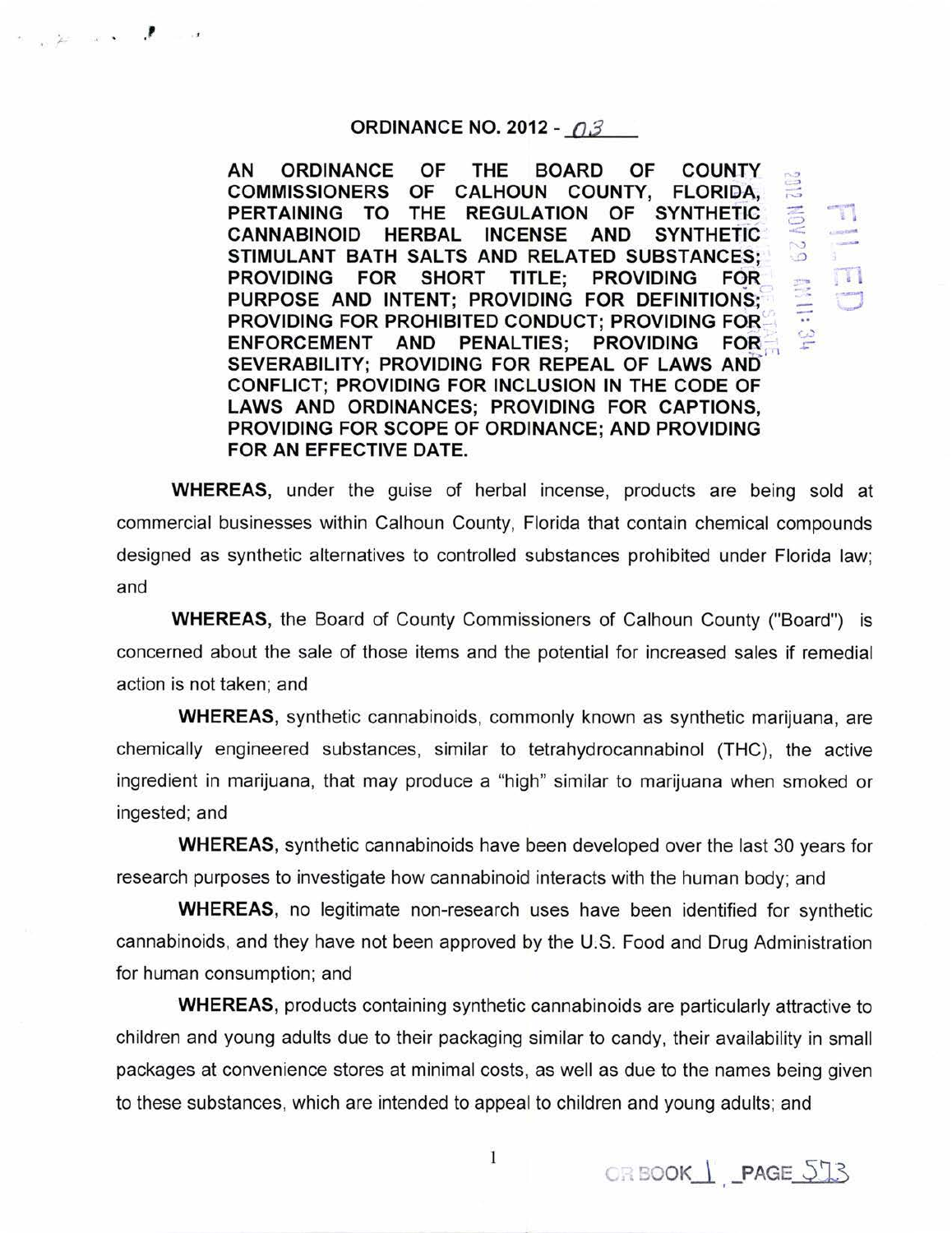**WHEREAS,** these products currently may be purchased legally, in the absence of this Ordinance, for use as an alternative to substances otherwise regulated as controlled substances and illegal at the federal or state levels; and

**Contract Contract** 

**WHEREAS,** synthetic cannabinoids are typically marketed as herbal incense and also known as Spice, Fake Pot, Fake Weed or K2, among other names; and

**WHEREAS,** despite being labeled as "not for human consumption," synthetic cannabinoids are being used as recreational drugs and have been marketed as legal and safer alternatives to illegal methods of "getting high"; and

**WHEREAS,** despite these claims, these substances are often many times more potent and dangerous than the illegal drugs that they mimic; and

**WHEREAS,** in the Northwest Florida area, these substances have been found readily available to adults and youth alike at convenience stores, discount tobacco outlets, gas stations, pawnshops and tattoo parlors, among other locations, and are reportedly being used predominately by the youth population; and

**WHEREAS,** synthetic cannabinoids are abused typically by smoking; and

**WHEREAS,** the Drug Enforcement Administration ("DEA") has determined that the consumption of synthetic cannabinoids can have adverse health effects such as agitation, anxiety, nausea, vomiting, rapid heartbeat, elevated blood pressure, tremors, seizures, hallucinations, paranoid behavior and non-responsiveness; and

**WHEREAS,** there also have been fatal overdoses, which are believed to have resulted from consumption of synthetic cannabinoids; and

**WHEREAS,** the American Association of Poison Control Centers is reporting increasing calls in recent years to poison control centers across the United States related to exposure to synthetic cannabinoids, with 2,906 calls in 2010; 6,959 calls in 2011; and 3,372 calls in the first six months of 2012; and

**WHEREAS,** Chapter 893, Florida Statutes, sets forth the Florida Comprehensive Drug Abuse Prevention and Control Act and classifies controlled substances into five schedules, which are used to regulate the manufacture, distribution, preparation and dispensing of the substances listed in the Act; and

**WHEREAS,** the distinguishing factors between the different drug schedules are the potential for abuse of the substance listed in each schedule, and whether there is a currently accepted medical use for the substance; and

 $\sqrt{3}$   $\sqrt{3}$  OK  $\sqrt{2}$  PAGE\_  $5$  TH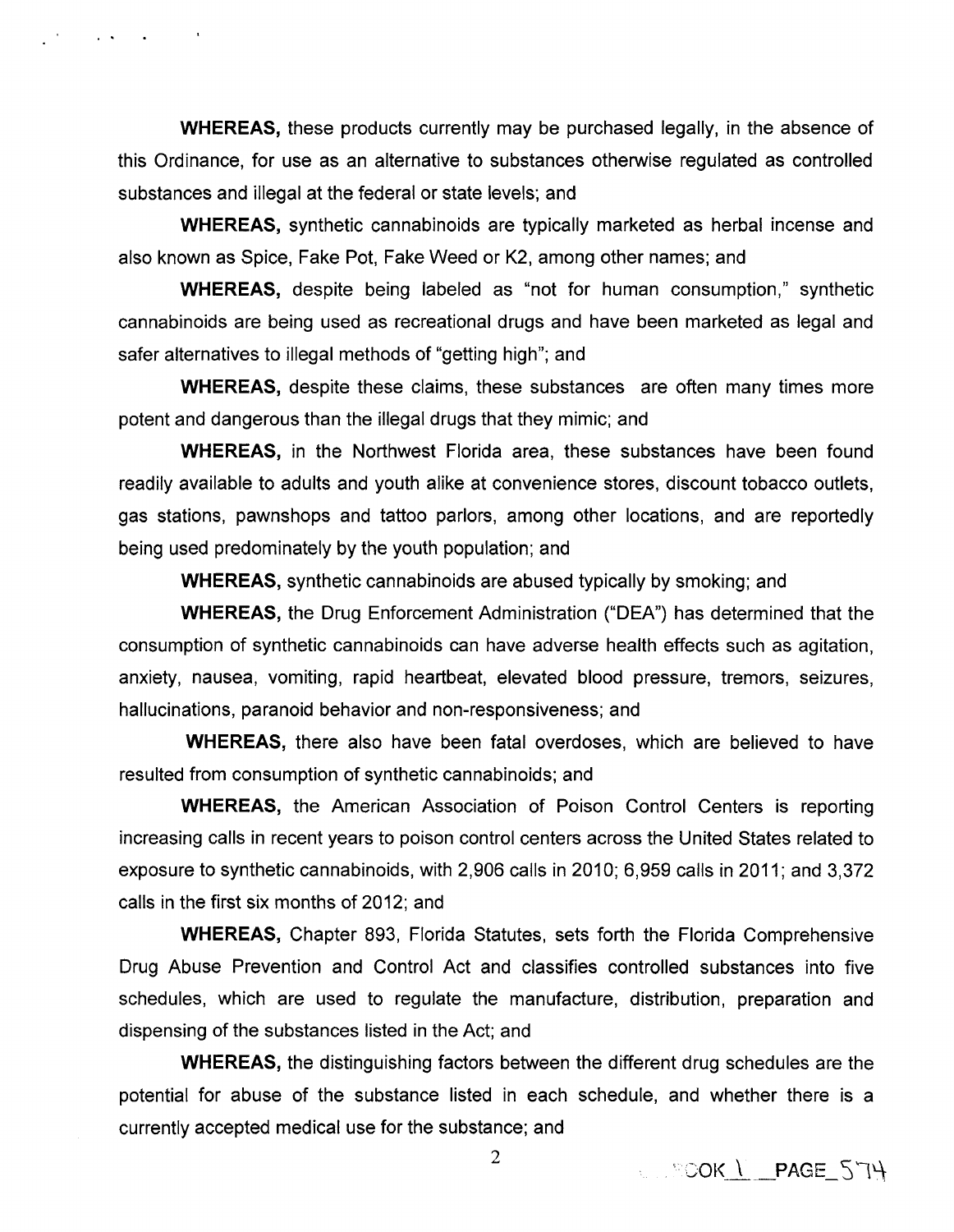**WHEREAS,** Schedule I substances such as cannabis, tetrahydrocannabinol (also known as THC), and heroin have a high potential for abuse and currently have no accepted medical use in the United States; and

and the company of

**WHEREAS,** during the 2011 Legislative Session, the Florida Legislature passed HB 39, Chapter 2011-73, Laws of Florida, which added five synthetic cannabinoids or synthetic cannabinoid-mimicking compounds to Schedule I of Florida's controlled substance schedule, allowing law enforcement officials and prosecutors to arrest and prosecute for the possession and sale of those five particular substances under Florida law; and

**WHEREAS,** following passage of HB 39, rogue chemists reconfigured the particular synthetic cannabinoids and synthetic cannabinoid-mimicking compounds made illegal by HB 39, and marketed new products that were not illegal under Florida law; and

**WHEREAS,** in some cases, these new products went so far as to list on the packaging the five particular synthetic cannabinoids or synthetic cannabinoid-mimicking compounds made illegal by HB 39, and further indicate that the product was not one of those substances; and

**WHEREAS,** illicit products are being marketed as "bath salts" that are synthetic substitutes that mimic the pharmacological effects of amphetamines, cocaine, ecstasy and other illegal drugs; and

**WHEREAS,** despite being labeled as "not for human consumption," these bath salts are being used as recreational drugs, and have been marketed as legal and safer alternatives to illegal methods of "getting high"; and

**WHEREAS,** such bath salts, which have been being sold at commercial businesses in the County, have, as part of their composition, synthetic central nervous system stimulants that are typically in a class of drugs known as synthetic cathinones; and

**WHEREAS,** these synthetic stimulants sell for many times more than legitimate bath salts, and are also marketed as plant food, insect repellant and iPod cleaner (hereinafter collectively "bath salts"); and

**WHEREAS,** cathinone is a Schedule I controlled substance under Florida Law and is an alkaloid found in the khat shrub that is chemically similar to amphetamines and other stimulants; and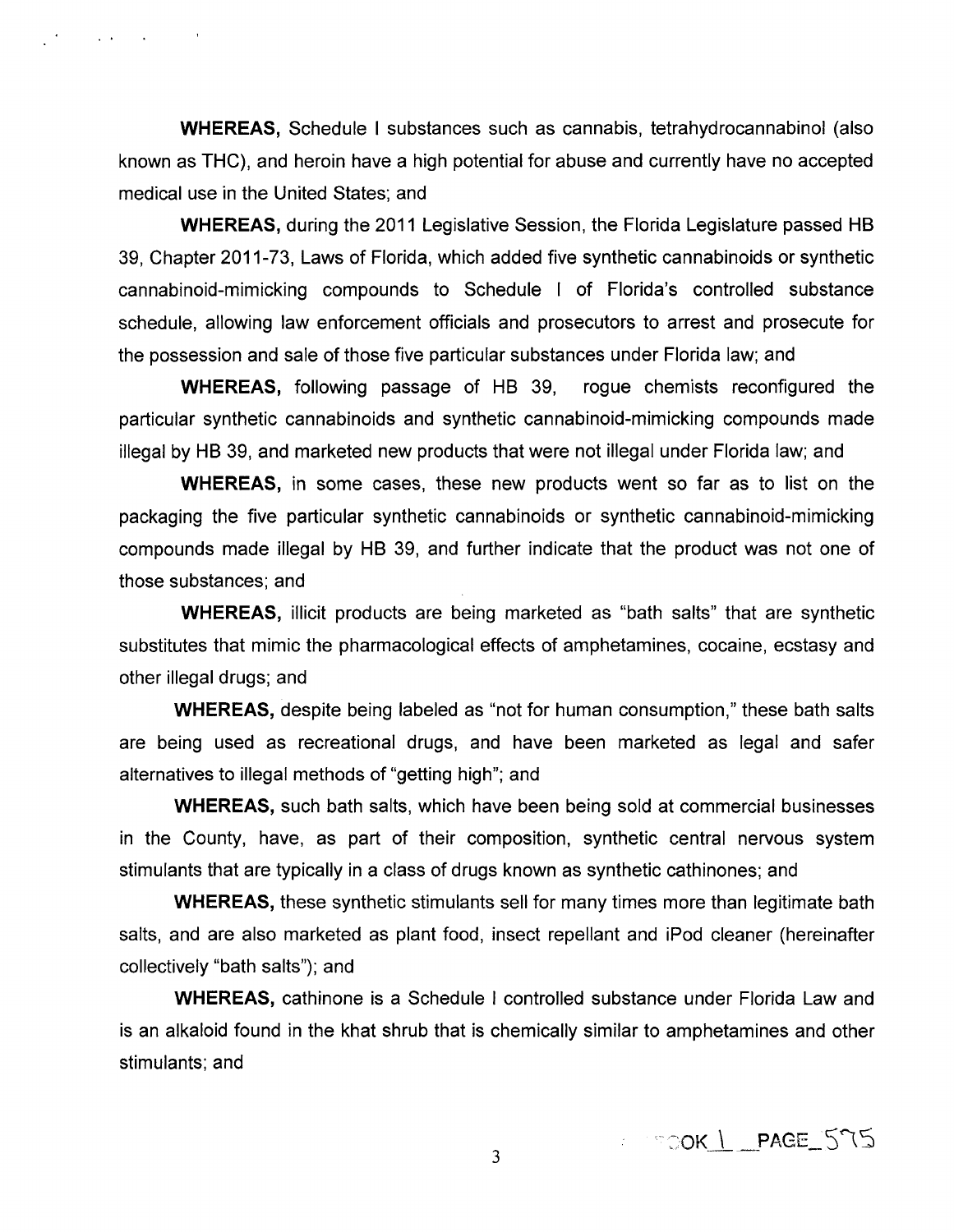**WHEREAS,** the molecular architecture of cathinone can be altered to produce a series of different compounds, which are closely structurally related to cathinone, but which are not listed in Schedule I of Florida's controlled substance schedule; and

March 2004, Carl Adams

**WHEREAS,** synthetic stimulants are commonly distributed in powder, crystal and liquid forms, but they are also available and abused in tablet and capsule forms; and

**WHEREAS,** products containing synthetic stimulants are particularly attractive to children and young adults due to their availability in small packages at convenience stores at minimal costs, as well as due to the names being given to these substances, such as Bliss, Blizzard, Blue Silk, Charge+, Cloud Nine, Hurricane Charlie, Ivory Snow, Ivory Wave, Mr. Nice Guy, Ocean Burst, Pure Ivory, Purple Wave, Red Dove, Snow Leopard, Star Dust, Vanilla Sky, White Dove, White Knight, White Rush, and White Lightning; which are intended to appeal to children and young adults; and

**WHEREAS,** despite claims related to safety, these substances often are many times more potent and dangerous than the illegal drugs that they mimic; and

**WHEREAS,** the DEA has determined that consumption of synthetic stimulants have been linked to severe psychotic episodes, increased heartbeat, panic attacks and hallucinations; and

**WHEREAS,** the Calhoun County Substance Awareness Coalition and law enforcement officers have reported that individuals who use synthetic stimulants experience serious side effects which include convulsions, seizures, anxiety attacks, combativeness, delirium, panic, dangerously elevated heart rates, increased blood pressure, vomiting, sharp increase in body temperature and disorientation; and

**WHEREAS,** in the most extreme cases, bath salts have been linked to selfmutilation and drug-induced deaths, including an increased risk of suicides; and

**WHEREAS,** the American Association of Poison Control Centers is reporting increasing calls in recent years to poison control centers across the United States related to exposure to bath salts, with 304 calls in 2010;  $6,138$  calls in 2011; and 1,717 calls in the first six months of 2012; and

**WHEREAS,** Chapter 893, Florida Statutes, sets forth the Florida Comprehensive Drug Abuse Prevention and Control Act and classifies controlled substances into five schedules, which are used to regulate the manufacture, distribution, preparation and dispensing of the substances listed in the Act; and

DOK ! PAGE 574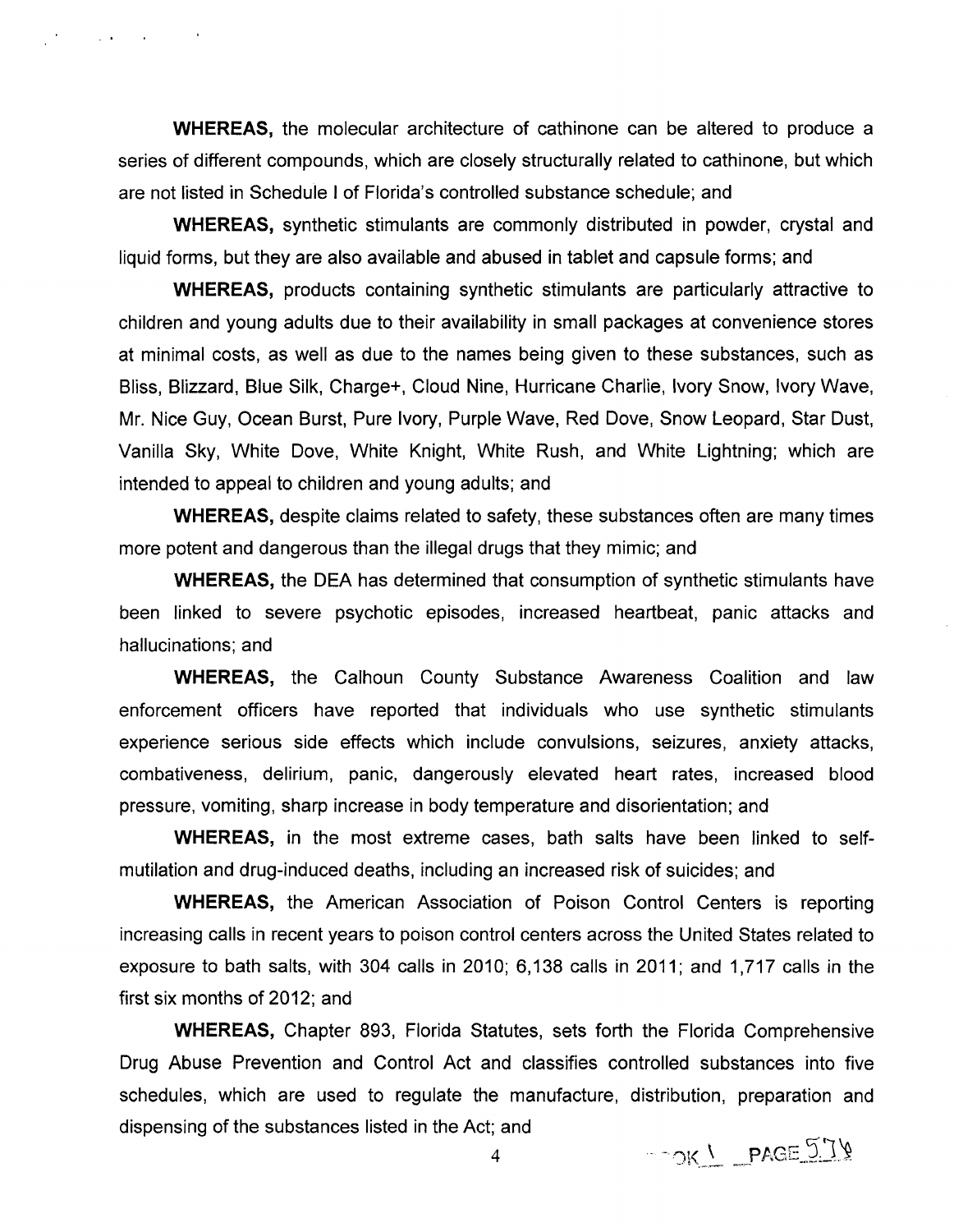**WHEREAS,** Schedule I substances have a high potential for abuse and have no medical uses currently accepted in the U.S., such as cathinone and heroin; and

 $\mathbf{E}^{\prime}$  .

**WHEREAS,** during the 2011 Session, the Florida Legislature passed HB 1039, Chapter 2011-90, Laws of Florida, which added six synthetic stimulants to Schedule I of Florida's controlled substance schedule, allowing law enforcement officials and prosecutors to arrest and prosecute for the possession and sale of those six particular substances under Florida law; and

**WHEREAS,** following passage of HB 1039, rogue chemists reconfigured the particular synthetic stimulants made illegal by HB 1039, and marketed new products that were not illegal under Florida law; and

**WHEREAS,** in some cases, the vendors of the new products went so far as to list on the packaging the particular synthetic stimulants made illegal by HB 1039, and indicated that those products were not any of those substances listed in HB 1 039; and

**WHEREAS,** during the 2012 Session, the Legislature passed HB 1175, Chapter 2012-23, Laws of Florida, which added dozens of additional synthetic cannabinoids, synthetic cannabinoid-mimicking compounds, and synthetic stimulants to Schedule I of Florida's controlled substance schedule; and

**WHEREAS,** it is anticipated that drug designers and chemists will again take the particular chemical compounds that the Legislature made illegal during the 2012 Session and reconfigure the molecular structure of the compounds, resulting in a similar structural make up and effect, but new and different chemical compounds not listed as controlled substances in Chapter 893; and, therefore, not illegal; and

**WHEREAS,** these new synthetic cannabinoids, synthetic cannabinoid-mimicking compounds, and synthetic stimulants will likely nonetheless carry the same or perhaps even further heightened dangers associated with illegal drugs; and

**WHEREAS,** Section 893.035, Florida Statutes, grants Florida's Attorney General rulemaking authority to add new substances to Florida's schedules of controlled substances, but the rulemaking process may take time; and

**WHEREAS,** the Board desires to act quickly to make illegal those new synthetic cannabinoids, synthetic cannabinoid-mimicking compounds, and new synthetic stimulants that drug designers and chemists create to mimic the effects of illegal drugs; and

5 OBOOK Y PAGE 577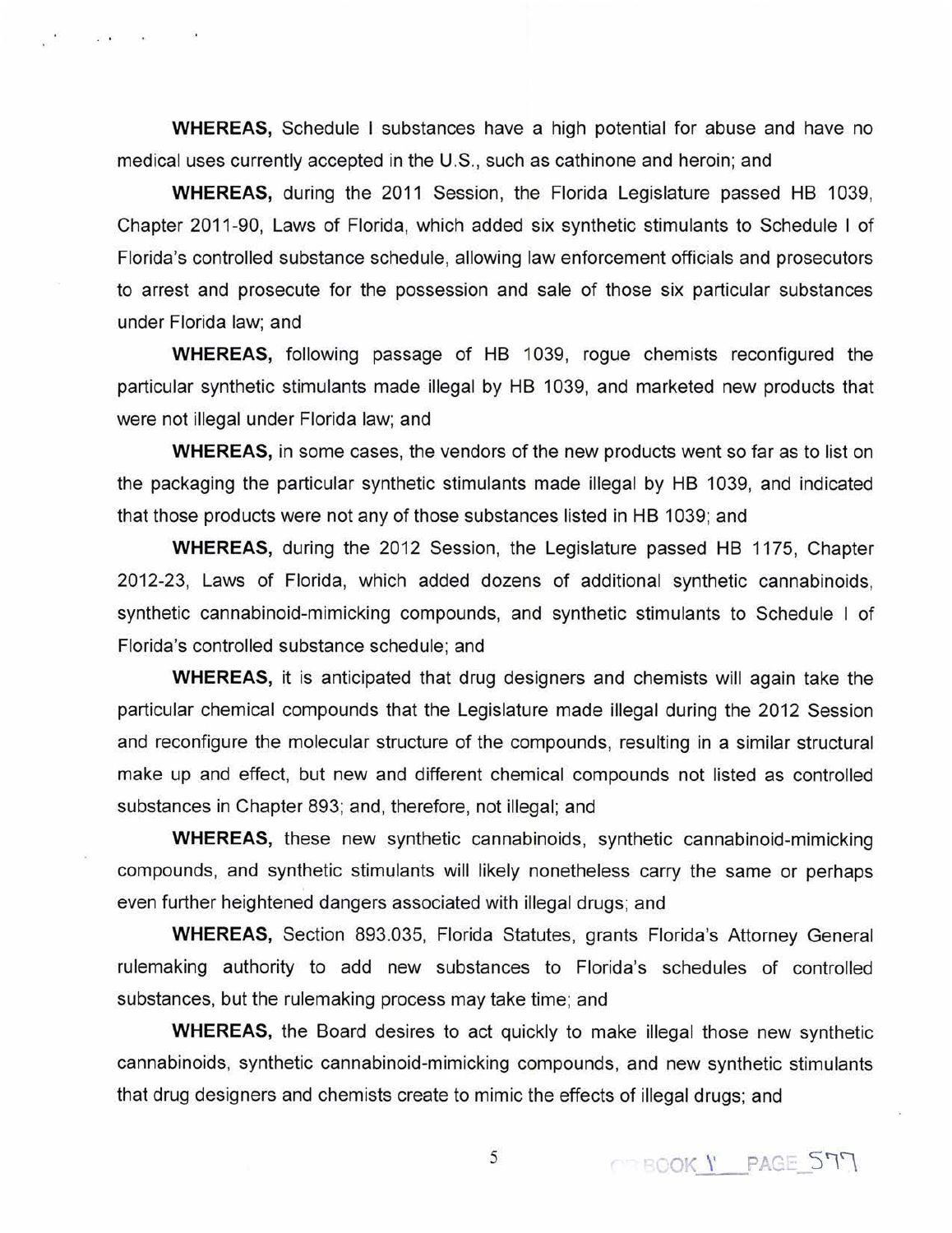**WHEREAS,** the Board finds that the Calhoun County Code Sections created pursuant to this Ordinance, coupled with Sections 893.145 and 893.147, Florida Statutes (concerning drug paraphernalia), will facilitate the continued diligent and comprehensive efforts of the Board and the Calhoun County Sheriff's Office in their ongoing, vigorous efforts to combat crime, protect, and keep the public safe; and

**WHEREAS,** it is within the police power of Calhoun County to ban the sale and display of synthetic cannabinoids, synthetic cannabinoid-mimicking compounds, and synthetic stimulants that mimic the effects of illegal drugs; and

**WHEREAS,** the Board has determined that implementation of this Ordinance as set forth herein will promote, protect, and improve the health, safety, and welfare of the people of Calhoun County, Florida;

# **NOW, THEREFORE, BE IT ORDAINED BY THE BOARD OF COUNTY COMMISSIONERS OF CALHOUN COUNTY, FLORIDA, that:**

#### **Section 1. Short title.**

 $\mathcal{L}_{\mathcal{A}}$  , where  $\mathcal{L}_{\mathcal{A}}$  is the  $\mathcal{L}_{\mathcal{A}}$ 

This Section shall be known and may be cited as "Prohibitions Against Synthetic Cannabinoid Herbal Incense and Synthetic Stimulant Bath Salts and Related Substances Ordinance of Calhoun County."

### **Section 2. Purpose and intent.**

(a) Synthetic Cannabinoid Herbal Incense - The Board of County Commissioners of Calhoun County ("Board") finds and declares that the products and synthetic substances described under this Section are commonly used as alternatives to marijuana. The Board further finds that these synthetic substances are particularly appealing to youth, and that these synthetic substances are potentially dangerous to users in the short term and that the long term effects are not yet known. The Board finds that the manufacturers of these products, which contain these synthetic substances, often use a disclaimer that the product is "not for human consumption" to avoid regulations requiring the manufacturer to list the product's active ingredients. The Board finds that drug designers and chemists can quickly create new synthetic drugs once federal or state law makes a particular synthetic drug illegal. As such, the Board finds that there is a need to declare illegal the sale, offer for sale, purchase with intent to sell or public display for sale of synthetic substances that

6

OKY PACE 578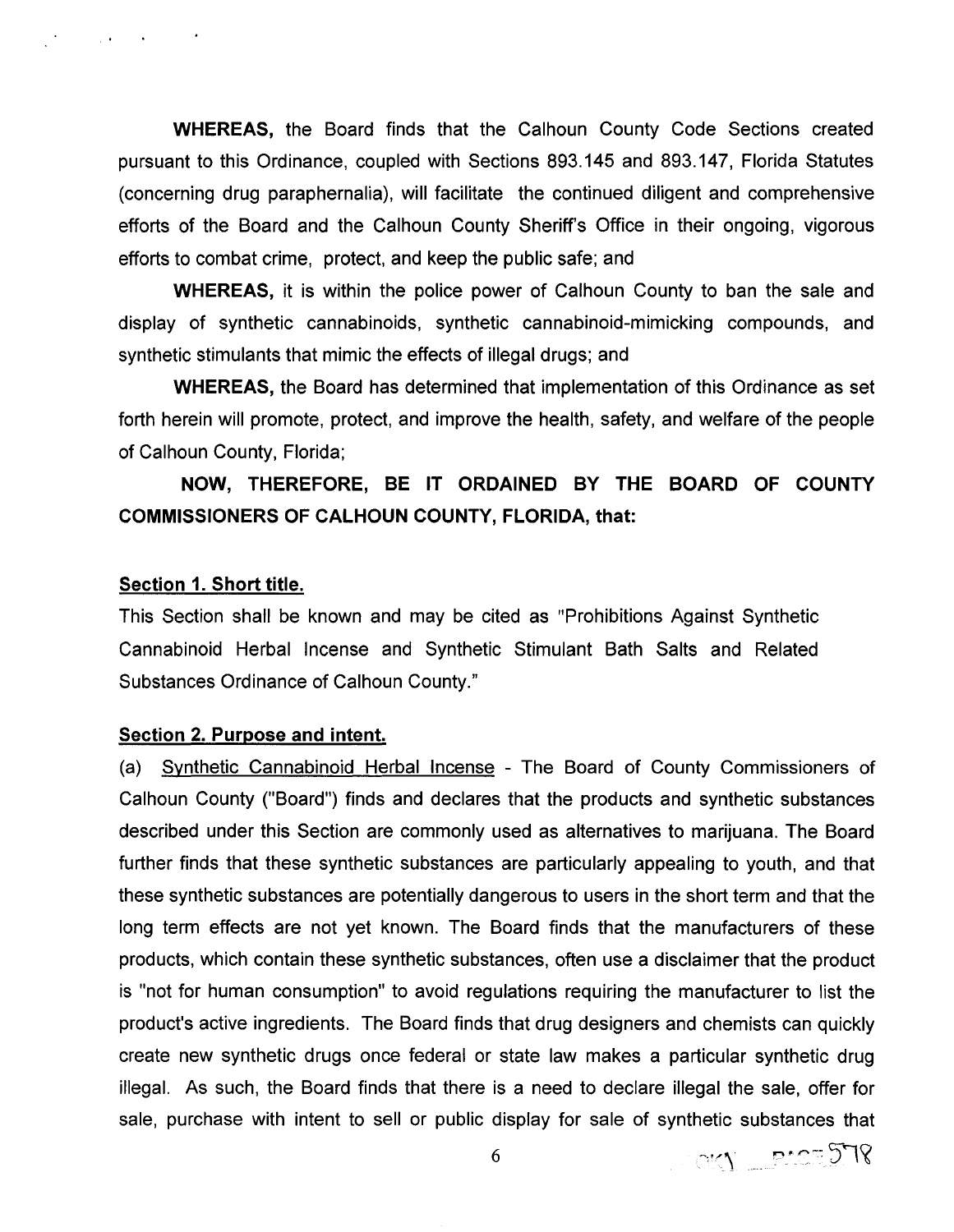mimic illegal controlled substances that have not yet themselves been categorized as illegal controlled substances under federal or state law. The Board further finds that it is necessary and proper for it to exercise its authority to safeguard and protect the public health, safety and welfare by taking such action.

(b) Synthetic Stimulant Bath Salts. Synthetic Cathinones. Synthetic Amphetamines and Other Synthetic Stimulants that mimic illegal drugs- The Board finds and declares that the products and synthetic substances described under this Section are commonly used as alternatives to amphetamines, cocaine, ecstasy and other illegal drugs. The Board further finds that these synthetic substances are particularly appealing to youth, and that these synthetic substances are potentially dangerous to users in the short term and the long term effects are not yet known. The Board finds that the manufacturers of these products, which contain these synthetic substances often use a disclaimer that the product is "not for human consumption" to avoid regulations that require the manufacturer to list the product's active ingredients. The Board finds that drug designers and chemists can quickly create new synthetic drugs once federal or state law makes a particular synthetic drug illegal. As such, the Board finds that there is a need to declare illegal the sale, offer for sale, purchase with intent to sell or public display for sale of synthetic substances that mimic illegal controlled substances, even though such synthetic substances have not yet themselves been categorized as illegal controlled substances under federal or state law. The Board further finds that it is necessary and proper for it to exercise its authority to safeguard and protect the public health, safety and welfare by taking such action.

# **Section 3. Definitions.**

 $\sim 100$ 

For purposes of this Section, the following definitions shall apply:

(a) "Board" as used herein shall mean the Board of County Commissioners of Calhoun County, Florida.

(b) "Structurally similar" as relating to "synthetic cannabinoid herbal incense," as used herein shall mean chemical substitutions off a common chemical backbone associated with synthetic cannabinoids or synthetic cannabinoid-mimicking compounds listed in the controlled substance schedules in Chapter 893, Florida Statutes, as amended from time to time, or otherwise prohibited by federal or state law.

MI PACE 579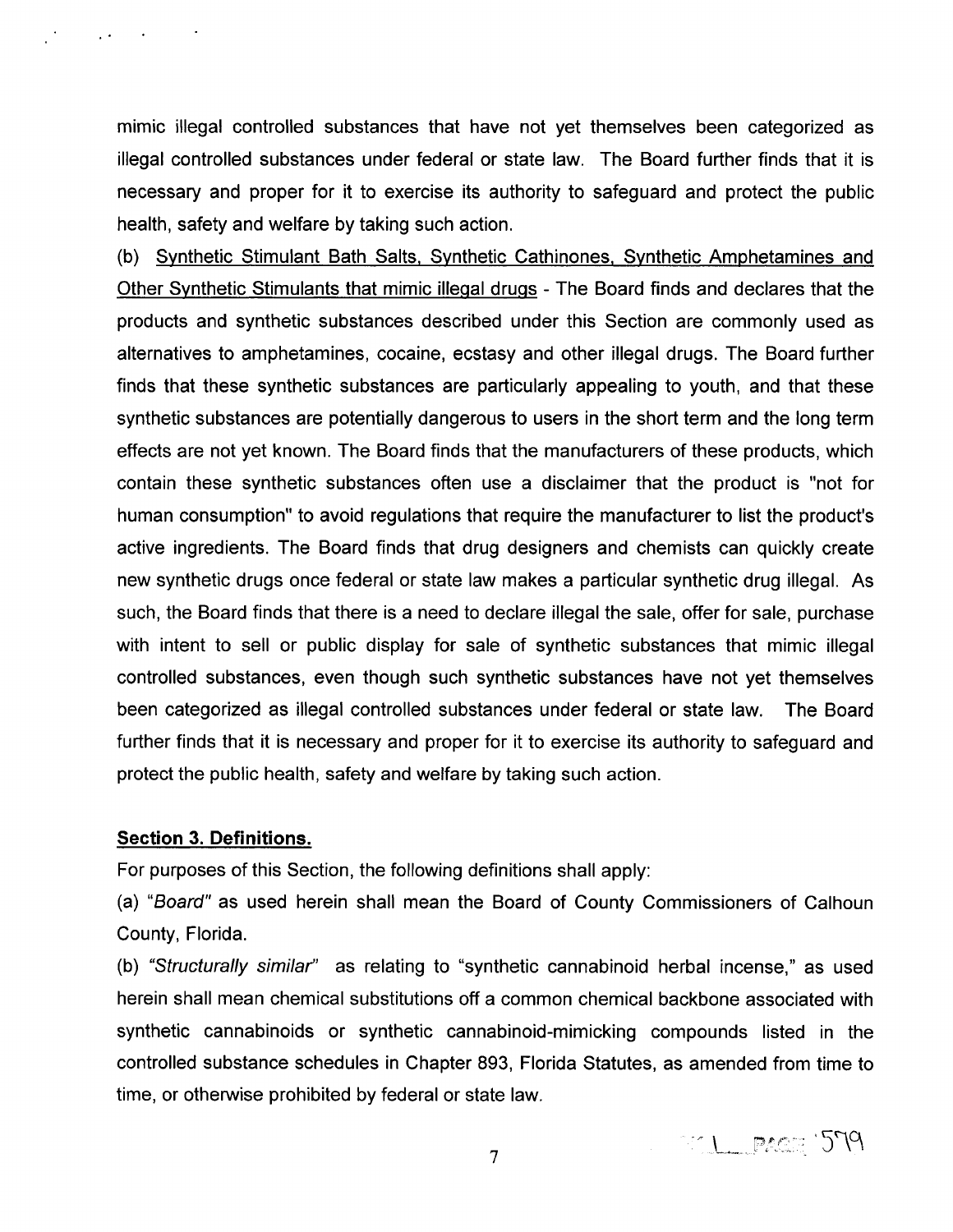(c) "Structurally similar' as relating to "synthetic stimulant bath salts, synthetic cathinones, synthetic amphetamines and other synthetic stimulants that mimic illegal drugs," as used herein shall mean chemical substitutions off a common chemical backbone associated with cathinone, methcathinone, amphetamine, methamphetamine, cocaine, 3,4 methylenedioxymethamphetamine (MDMA), 3,4-methylenedioxymethcathinone, 3,4 methylened ioxypyrovalerone (MDPV), methylmethcathinone, methoxymethcathinone, methylethcathinone, fluoromethcathinone, BZP (benzylpiperazine), fluorophenylpiperazine, methylphenylpiperazine, chlorophenylpiperazine, methoxyphenylpiperazine, DBZP (1 ,4 dibenzylpiperazine), TFMPP (3-Trifluoromethylphenylpiperazine), MBDB (Methylbenzodioxolylbutanamine), 5-Hydroxy-alpha-methyltryptamine, 5-Hydroxy-Nmethyltryptamine, 5-Methoxy-N-methyi-N-isopropyltryptamine, 5-Methoxy-alphamethyltryptamine, methyltryptamine, 5-Methoxy-N, N-dimethyltryptamine, 5-Methyi-N, Ndimethyltryptamine, Tyramine (4-Hydroxyphenethylamine),5-Methoxy-N,N-Diisopropyltryptamine, DiPT (N,N-Diisopropyltryptamine), OPT (N,N-Dipropyltryptamine), 4- Hydroxy-N,N-diisopropyltryptamine, N,N-Diallyi-5-Methoxytryptamine, DOl (4-lodo-2,5 dimethoxyamphetamine), DOC (4-Chloro-2,5-dimethoxyamphetamine), 2C-E (4-Ethyl-2,5 dimethoxyphenethylamine), 2C-T-4 (2,5-Dimethoxy-4-isopropylthiophenethylamine), 2C-C (4-Chloro-2,5-dimethoxyphenethylamine), 2C-T (2,5-Dimethoxy-4 methylthiophenethylamine), 2C-T-2 (2,5-Dimethoxy-4-ethylthiophenethylamine), 2C-T-7 (2,5-Dimethoxy-4-(n)-propylthiophenethylamine), 2C-I (4-lodo-2,5 dimethoxyphenethylamine), Butylone (beta-keto-N-methylbenzodioxolylpropylamine), Ethcathinone, Ethylone (3,4-methylenedioxy-N-ethylcathinone), Naphyrone (naphthylpyrovalerone), N-N-Dimethyl-3,4-methylenedioxycathinone, N-N-Diethyl-3,4 methylenedioxycathinone, 3,4-methylenedioxy-propiophenone, 2-Bromo-3,4- Methylenedioxypropiophenone, 3,4-methylenedioxy-propiophenone-2-oxime,N-Acetyl-3,4 methylenedioxycathinone, N-Acetyl-N-Methyl-3,4-Methylenedioxycathinone, N-Acetyl-N-Ethyi-3,4-Methylenedioxycathinone, Bromomethcathinone, Buphedrone (alphamethylamino-butyrophenone), Eutylone (beta-Keto-Ethylbenzodioxolylbutanamine), Dimethylcathinone, Dimethylmethcathinone, Pentylone (beta-Keto-Methylbenzodioxolylpentanamine), (MDPPP) 3,4-Methylenedioxy-alpha pyrrolidinopropiophenone, (MDPBP) 3,4-Methylenedioxy-alpha pyrrolidinobutiophenone, Methoxy-alpha-pyrrolidinopropiophenone (MOPPP), Methyl-alpha-pyrrolidinohexiophenone

. The contribution of the  $\mathcal{O}(n)$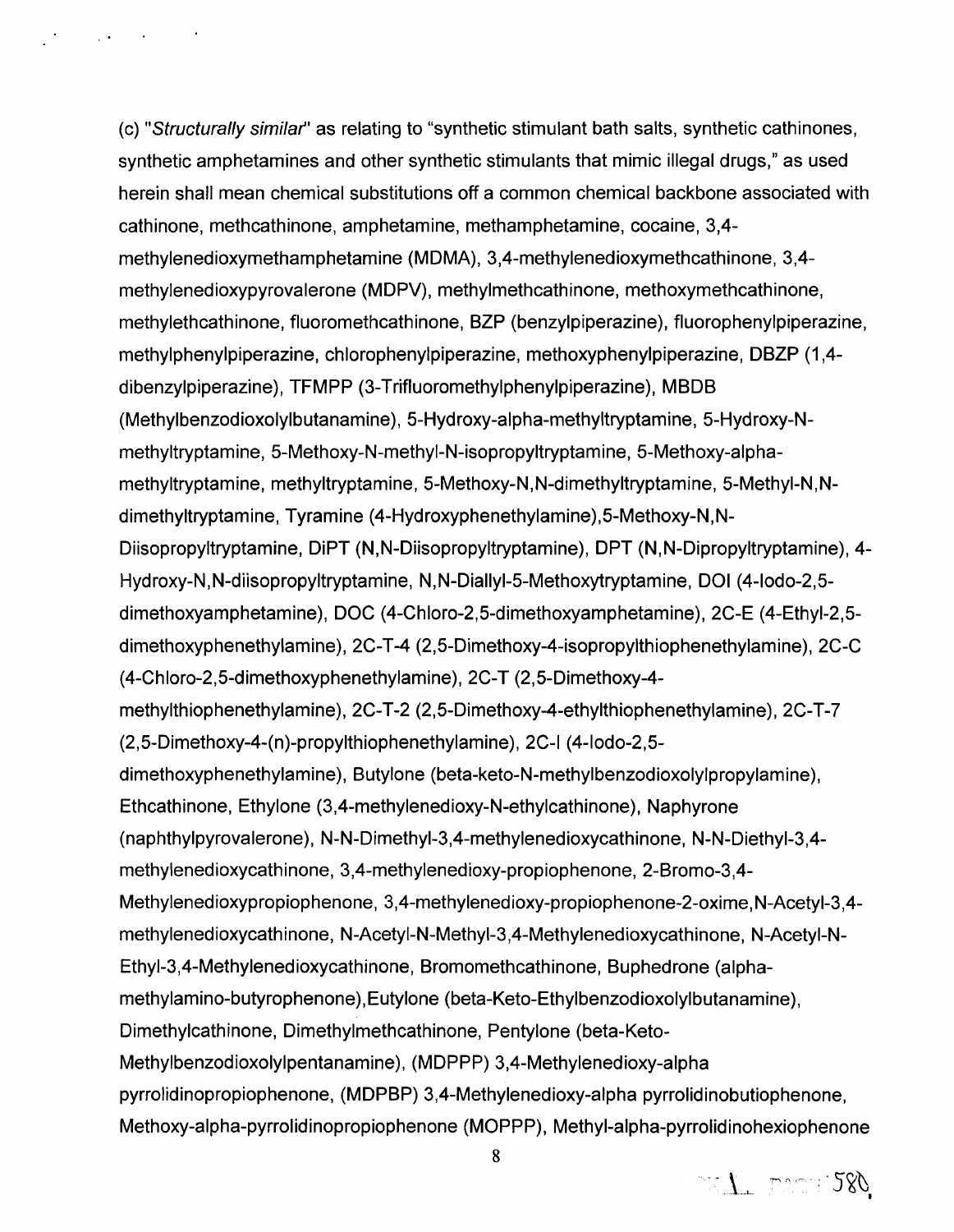(MPHP), Benocyclidine (BCP), benzothiophenylcyclohexylpiperidine (BTCP),

..

Fluoromethylaminobutyrophenone (F-MABP), Methoxypyrrolidinobutyrophenone (MeO-PBP), Ethyl-pyrrolidinobutyrophenone (Et-PBP), 3-Methyi-4-Methoxymethcathinone (3-Me-4-MeO-MCAT), Methylethylaminobutyrophenone (Me-EABP), Methylamino-butyrophenone (MABP), Pyrrolidinopropiophenone (PPP), Pyrrolidinobutiophenone (PBP),

Pyrrolidinovalerophenone (PVP), Methyl-alpha-pyrrolidinopropiophenone (MPPP) or related salts, isomers, and salts of isomers, listed in the controlled substance schedules in Chapter 893, Florida Statutes, as amended from time to time, or otherwise prohibited by federal or state law, as such may be amended from time to time

(d) "Synthetic cannabinoid herbal incense" as used herein shall mean aromatic or nonaromatic plant material containing a synthetic drug, or to which a synthetic drug has been sprayed, applied or otherwise added that is distributed in a loose, leafy, powder or granular form or in a compressed block or blocks that can be crushed to result in a powder or granular form, and can be placed into a pipe, cigarette paper or drug paraphernalia for purposes of ingestion by smoking, inhaling or other methods.

(e) "Synthetic drug" as used herein shall mean any chemical or mixture of chemicals, however packaged, that is structurally similar to synthetic cannabinoids or synthetic cannabinoid-mimicking compounds listed in the controlled substance schedules in Chapter 893, Florida Statutes, or otherwise prohibited by federal or state law. "Synthetic drug" also shall include any chemical or mixture of chemicals, however packaged, that mimics the effects of tetrahydrocannabinol (also known as THC), the main active ingredient found in marijuana. Packaging that indicates or implies that a product mimics the effects of marijuana, such as "fake weed" or "fake pot," shall create a presumption that the product mimics the effects of tetrahydrocannabinol. "Synthetic drug" shall not include any substance currently listed in the controlled substance schedules in Chapter 893, Florida Statutes, or otherwise prohibited by federal or state law.

(f) "Synthetic stimulant bath salts" as used herein shall mean any substance, whether in powder, crystal, liquid, tablet or capsule form, containing a synthetic stimulant as defined in this Section or to which a synthetic stimulant has been added or applied, that can be ingested by smoking, inhaling or any other method, regardless of whether the substance is marketed as "not for the purpose of human consumption," and regardless of how the

9

TI DOOD 581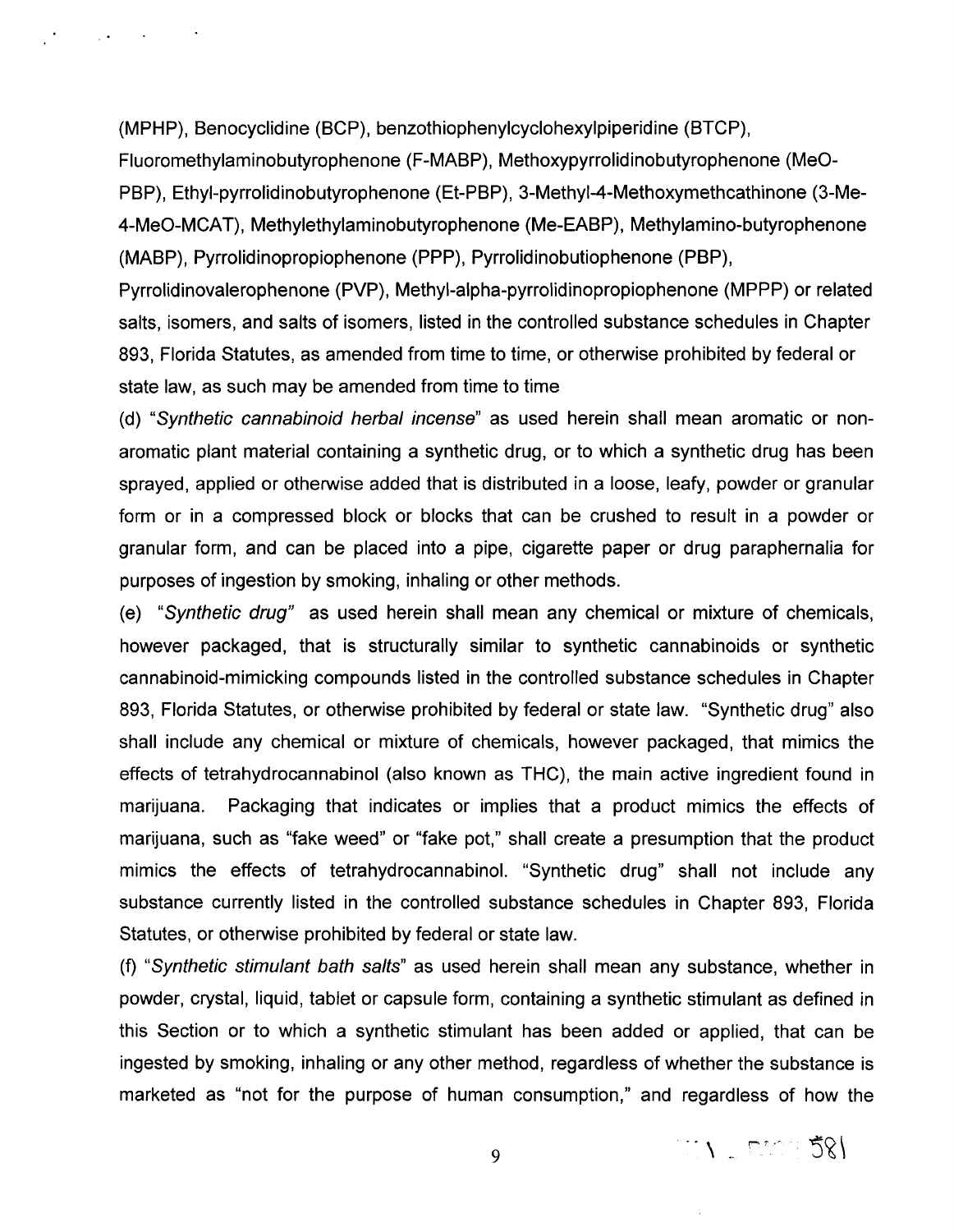substance is labeled, including but not limited to use as bath salts, insect repellant, plant food, herbs, incense, iPod cleaner, nutrient, dietary supplement or spice.

(g) "Synthetic stimulanf' as used in this Section shall mean any chemical or mixture of chemicals, however packaged, that has a stimulant effect on the central nervous system and is structurally similar to cathinone, methcathinone, amphetamine, methamphetamine, cocaine, MDMA or any other substance listed in paragraph one (1) above, or related salts, isomers, and salts of isomers, as listed in the controlled substance schedules in Chapter 893, Florida Statutes, as amended from time to time, or otherwise prohibited by federal or state law. "Synthetic stimulant" shall also include any chemical or mixture of chemicals, however packaged, that mimics the pharmacological effects of cathinone, methcathinone, amphetamine, methamphetamine, cocaine, MDMA or any other substance listed in paragraph one (1) above, or related salts, isomers, and salts of isomers. Packaging that indicates, suggests or implies that a product mimics the pharmacological effects of cathinone, methcathinone, amphetamine, methamphetamine , cocaine, ecstasy or any other substance listed in paragraph one (1) above, shall create a presumption that the product mimics the effects of the substance. "Synthetic stimulant" shall not include any substance currently listed in the controlled substance schedules in Chapter 893, Florida Statutes, or otherwise prohibited by federal or state law, as such may be amended from time to time.

### **Section 4. Prohibited conduct.**

'.

(a) Sale. offer for sale and purchase with intent to sell synthetic cannabinoid herbal incense or synthetic stimulant bath salts and synthetic stimulants prohibited. It shall be unlawful for any store owner, store manager, store purchasing agent or any other person to sell, offer for sale or purchase with intent to sell any synthetic cannabinoid herbal incense or any synthetic stimulant bath salts as defined in this section or any synthetic stimulants as defined in this Ordinance.

(b) Public display for sale of synthetic cannabinoid herbal incense or synthetic stimulant bath salts and synthetic stimulants prohibited. It shall be unlawful for any store owner, store manager, store purchasing agent or any other person to publicly display for sale any synthetic cannabinoid herbal incense or any synthetic stimulant bath salts as defined in this section or any synthetic stimulants as defined in this Ordinance.

 $-1$   $-582$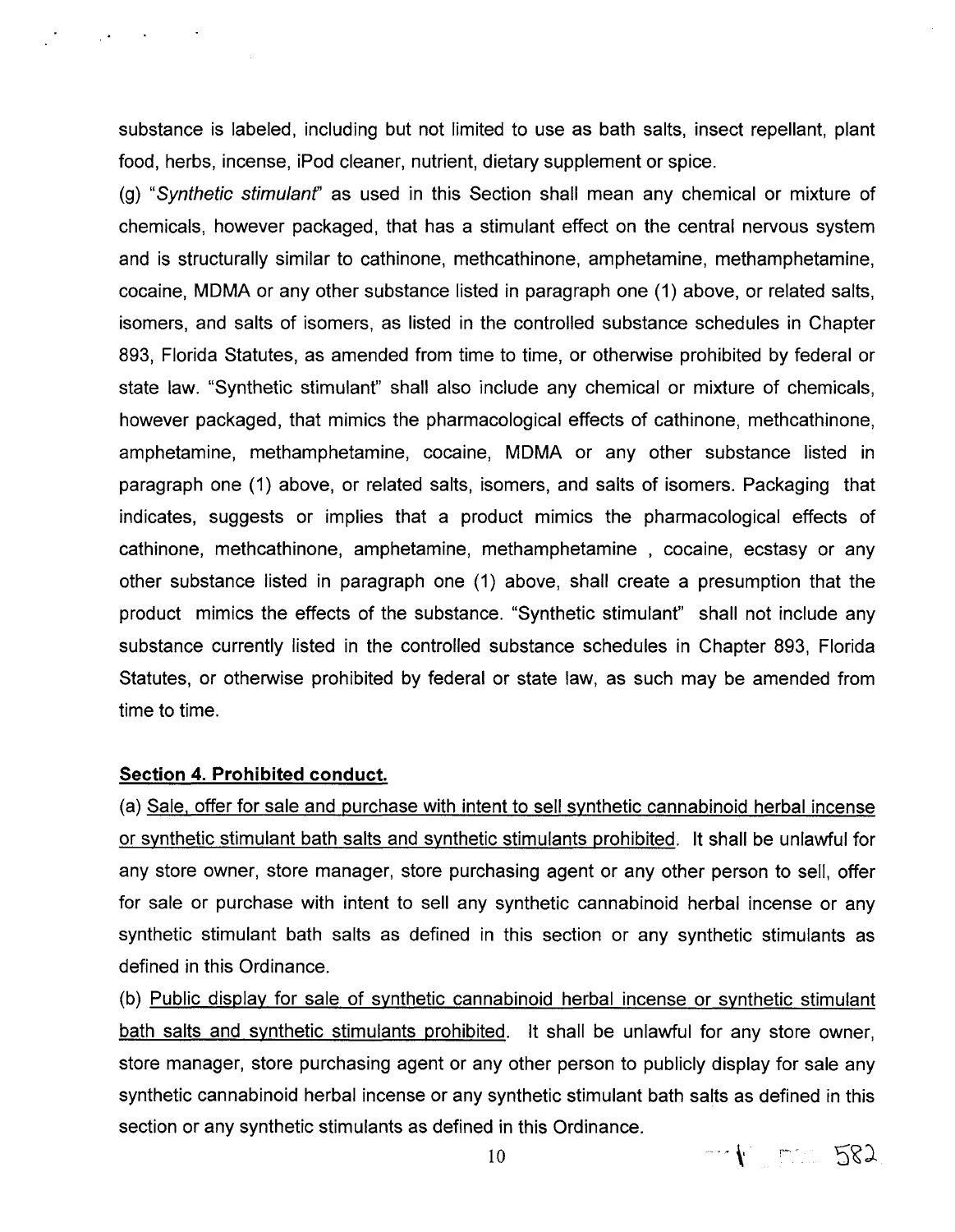(c) Subsequent federal or state action. If Congress or a federal agency amends federal law to include a particular substance or otherwise enacts or amends a federal law providing for criminal penalties for the prohibitions of substances set forth in this Section, then upon the effective date of such enactment or amendment, the provisions of this Section addressed by federal law shall no longer be deemed effective. Any violations of this Section committed prior to the Congress or a federal agency enacting a federal law, as described above, may be prosecuted.

If the Florida Legislature amends the controlled substance schedules in Section 893.01, Florida Statutes, to include a particular substance or otherwise enacts, or amends a state statute providing for criminal penalties for the prohibitions of substances set forth in this Section, then upon the effective date of such enactment or amendment, the provisions of this Section addressed by the state statute shall no longer be deemed effective.

If the Florida Attorney General, pursuant to the rulemaking authority provided in Chapter 893, adds a particular substance to the controlled substance schedules in Section 893.01, Florida Statutes, then upon the effective date of such enactment or amendment, the provisions of this Section addressed by the rulemaking action shall no longer be deemed effective.

Any violations of this Section committed prior to the Florida Legislature enacting such a statute or the Florida Attorney General promulgating rules may be prosecuted.

### **Section 5. Enforcement and penalties.**

 $\sim$   $\sim$ 

(a) This Ordinance is enforceable by all means provided by law. The provisions of this Ordinance shall be enforced by the Calhoun County Sherriff's Office. Additionally, the County may choose to enforce this article by seeking injunctive relief in the Circuit Court of the County against any person or business violating the provisions of this ordinance. In any action seeking an injunction, the County shall be entitled to collect its enforcement expenses, including forensic costs, law enforcement costs, and reasonable attorney fees and costs incurred at trial and on appeal.

(b) Synthetic cannabinoid herbal incense, synthetic stimulant bath salts, and synthetic stimulants prohibited in this Ordinance may be seized by law enforcement officers and may be destroyed in the same manner used to destroy narcotics and contraband substances, after its use for evidentiary purposes in any judicial proceeding is no longer required.

11

 $-1 - 583$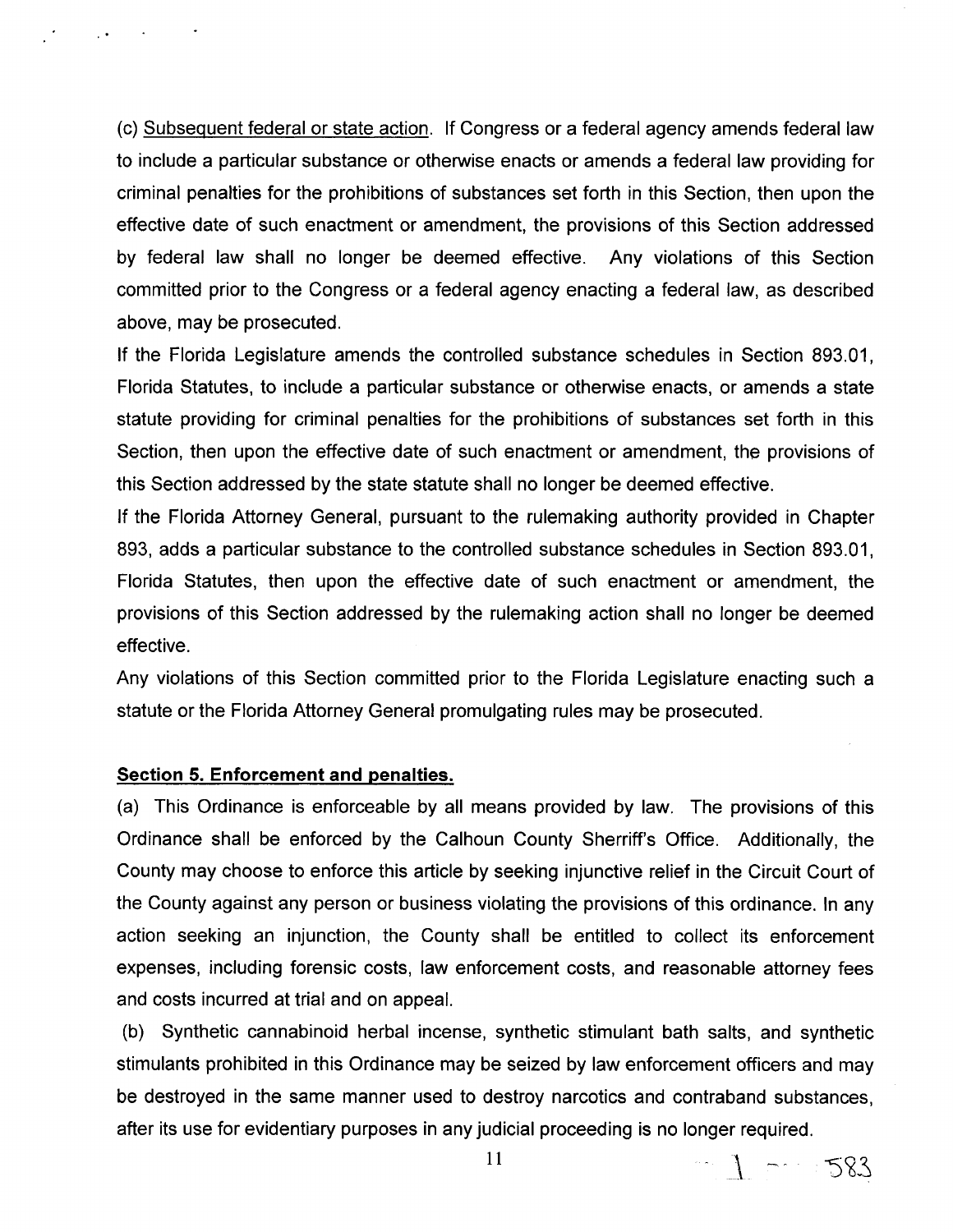(c) Any violation of any portion of this Ordinance shall be punishable as provided by law. Any store owner, store manager, store purchasing agent or any other person who violates this Ordinance shall be punished by a fine not to exceed five hundred dollars (\$500.00) or by imprisonment for a term not to exceed sixty (60) days, or both, for each violation. Any person violating any of the provisions of this ordinance shall be prosecuted in the same manner as misdemeanors are prosecuted.

## **Section 6. Severability.**

 $\ddot{\phantom{1}}$ 

If any section, paragraph, sentence, clause, phrase, or word of this Ordinance is for any reason held by the Court to be unconstitutional, inoperative or void, it is the intent of the Board of County Commissioners that such holding shall not affect the remainder of this Ordinance.

# **Section 7. Repeal of laws in conflict.**

All local laws and ordinances applying to the unincorporated area of Calhoun County in conflict with any provision of this article are hereby repealed to the extent of any conflict.

#### **Section 8. Inclusion in Code of Laws and Ordinances.**

It is the intention of the Board of County Commissioners that the provisions of this Ordinance shall become and be made a part of the Calhoun County Code; and that the sections of this Ordinance may be renumbered or re-lettered and the word "ordinance" may be changed to "section," "article," or such other appropriate word or phrase in order to accomplish such intentions.

# **Section 9. Captions.**

The captions, section headings, and section designations used in this Ordinance are for convenience only and shall have no effect on the interpretation of the provisions of this Ordinance.

 $\leftarrow \sum_{i=1}^n \left\|\sum_{i=1}^n \hat{f}_i\right\|_2^2 \leq \frac{1}{n} \left\| \sum_{i=1}^n \hat{f}_i\right\|_2^2$ 584